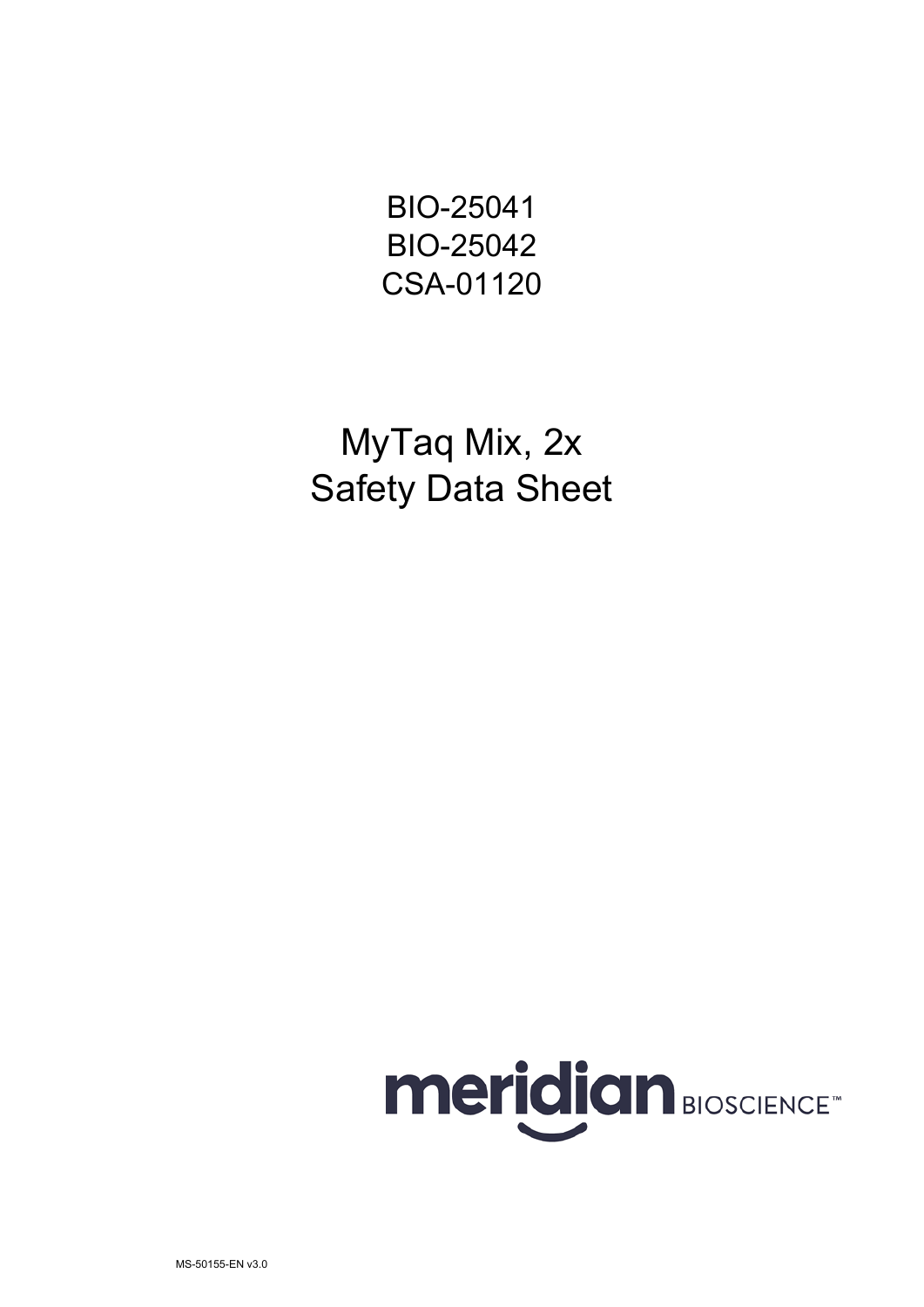

# Safety Data Sheet

according to Regulation (EC) No. 1907/2006 (REACH) with its amendment Regulation (EU) 2015/830 Date of issue: 9/20/2016 Version: 1.0

## **SECTION 1: Identification of the substance/mixture and of the company/undertaking**

|                |                                                                                        | SECTION 1: identification of the substance/inixture and of the company/undertaking |
|----------------|----------------------------------------------------------------------------------------|------------------------------------------------------------------------------------|
| 1.1.           | <b>Product identifier</b>                                                              |                                                                                    |
| Product form   |                                                                                        | Mixture                                                                            |
| Product name   |                                                                                        | MyTaq <sup>™</sup> Mix                                                             |
| Cat. no.       |                                                                                        | : BIO-25049, BIO-25050                                                             |
|                |                                                                                        |                                                                                    |
| 1.2.           |                                                                                        | Relevant identified uses of the substance or mixture and uses advised against      |
| 1.2.1.         | <b>Relevant identified uses</b>                                                        |                                                                                    |
|                | Industrial/Professional use spec                                                       | : Industrial use<br>Professional use                                               |
|                | Use of the substance/mixture                                                           | : Laboratory use                                                                   |
| 1.2.2.         | Uses advised against                                                                   |                                                                                    |
|                | No additional information available                                                    |                                                                                    |
| 1.3.           | Details of the supplier of the safety data sheet                                       |                                                                                    |
|                | Meridian Bioscience / Bioline Reagents Ltd.                                            |                                                                                    |
| Humber Road    |                                                                                        |                                                                                    |
| London         |                                                                                        |                                                                                    |
| NW2 6EW        |                                                                                        |                                                                                    |
| United Kingdom |                                                                                        |                                                                                    |
|                | T: +44 (0)20 8830 5300                                                                 |                                                                                    |
|                | F: +44 (0)20 8452 2822                                                                 |                                                                                    |
|                | E-mail: info@meridianlifescience.com                                                   |                                                                                    |
| 1.4.           | <b>Emergency telephone number</b>                                                      |                                                                                    |
|                | Emergency number                                                                       | +44 (0)1865 407 333 - English speaking (24 hours, 7 days)                          |
|                | <b>SECTION 2: Hazards identification</b>                                               |                                                                                    |
| 2.1.           | Classification of the substance or mixture                                             |                                                                                    |
|                | Classification according to Regulation (EC) No. 1272/2008 [CLP]                        |                                                                                    |
| Not classified |                                                                                        |                                                                                    |
|                | Adverse physicochemical, human health and environmental effects                        |                                                                                    |
|                | No additional information available                                                    |                                                                                    |
| 2.2.           | <b>Label elements</b>                                                                  |                                                                                    |
|                | No labelling obligation.                                                               |                                                                                    |
| 2.3.           | <b>Other hazards</b>                                                                   |                                                                                    |
|                | This substance/mixture does not meet the PBT criteria of REACH regulation, annex XIII  |                                                                                    |
|                | This substance/mixture does not meet the vPvB criteria of REACH regulation, annex XIII |                                                                                    |

## **SECTION 3: Composition/information on ingredients**

**3.1. Substance** 

Not applicable

**3.2. Mixture** 

This mixture does not contain any substances to be mentioned according to the criteria of section 3.2 of REACH annex II

| <b>SECTION 4: First aid measures</b>      |                                                                                                                                    |  |
|-------------------------------------------|------------------------------------------------------------------------------------------------------------------------------------|--|
| 4.1.<br>Description of first aid measures |                                                                                                                                    |  |
| First-aid measures general                | Never give anything by mouth to an unconscious person. If you feel unwell, seek medical<br>advice (show the label where possible). |  |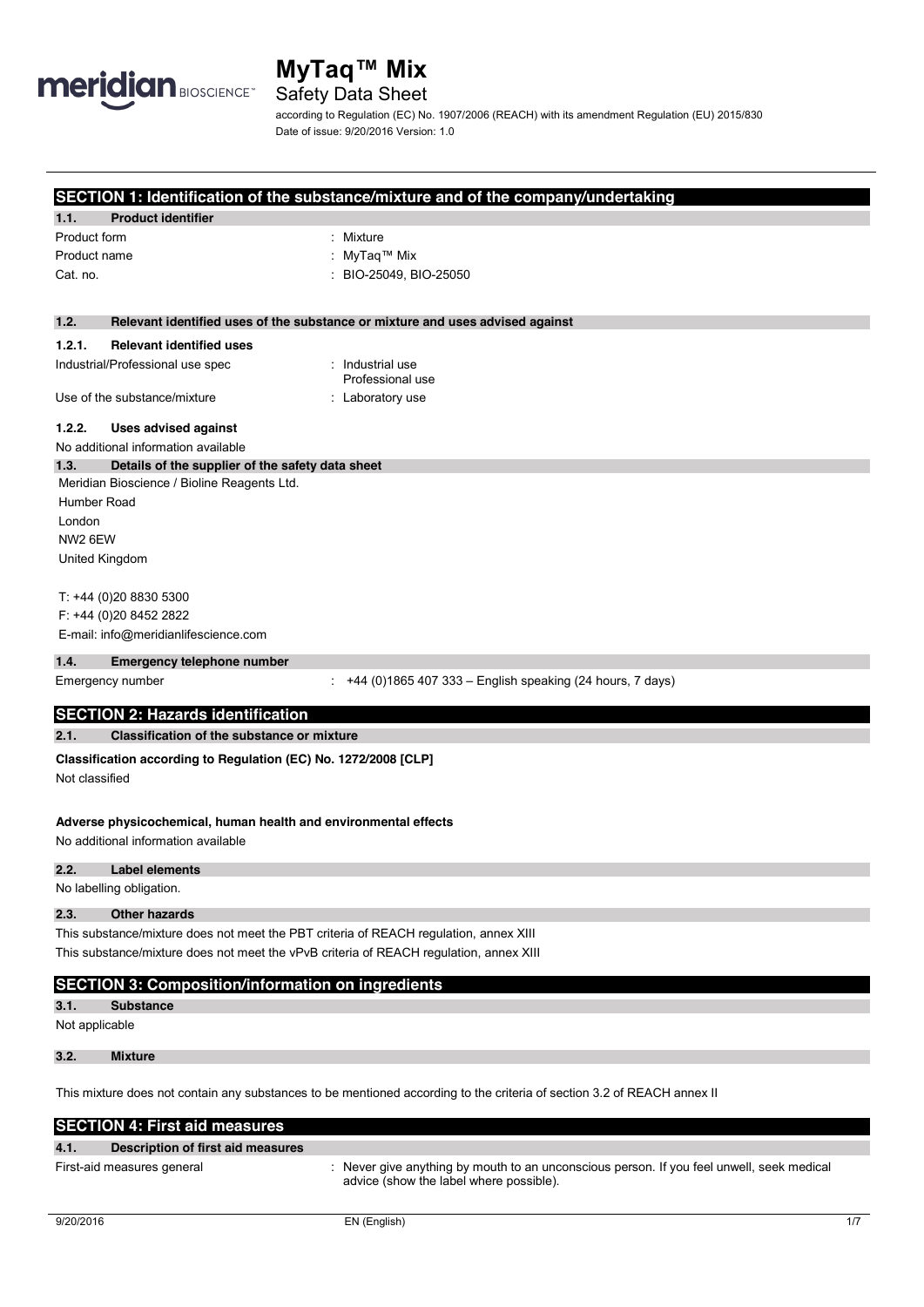# Safety Data Sheet

| according to Regulation (EC) No. 1907/2006 (REACH) with its amendment Regulation (EU) 2015/830 |                                                                                                                                                                                                                                                 |
|------------------------------------------------------------------------------------------------|-------------------------------------------------------------------------------------------------------------------------------------------------------------------------------------------------------------------------------------------------|
| First-aid measures after inhalation                                                            | : Remove to fresh air, keep the patient warm and at rest. If symptoms persist, obtain medical<br>attention.                                                                                                                                     |
| First-aid measures after skin contact                                                          | : Remove affected clothing and wash all exposed skin area with mild soap and water, followed<br>by warm water rinse. If symptoms develop, obtain medical attention.                                                                             |
| First-aid measures after eye contact                                                           | Rinse immediately with plenty of water. Ensure that folded skin of eyelids is thoroughly washed<br>with water. Remove contact lenses, if present and easy to do. Continue rinsing. If eye irritation<br>persists: Get medical advice/attention. |
| First-aid measures after ingestion                                                             | Do NOT induce vomiting. Never give anything by mouth to an unconscious person. Rinse<br>mouth. Give 100 - 200 ml of water to drink. If symptoms develop, obtain medical attention.                                                              |
| 4.2.<br>Most important symptoms and effects, both acute and delayed                            |                                                                                                                                                                                                                                                 |
| Symptoms/injuries                                                                              | : Not expected to present a significant hazard under anticipated conditions of normal use.                                                                                                                                                      |
| Symptoms/injuries after eye contact                                                            | : May cause slight irritation to eyes.                                                                                                                                                                                                          |
| 4.3.                                                                                           | Indication of any immediate medical attention and special treatment needed                                                                                                                                                                      |
| Treat symptomatically.                                                                         |                                                                                                                                                                                                                                                 |
| <b>SECTION 5: Firefighting measures</b>                                                        |                                                                                                                                                                                                                                                 |
| 5.1.<br><b>Extinguishing media</b>                                                             |                                                                                                                                                                                                                                                 |
| Suitable extinguishing media                                                                   | : Use extinguishing media appropriate for surrounding fire.                                                                                                                                                                                     |
| Unsuitable extinguishing media                                                                 | : None known.                                                                                                                                                                                                                                   |
| 5.2.<br>Special hazards arising from the substance or mixture                                  |                                                                                                                                                                                                                                                 |
| Fire hazard                                                                                    | : Not flammable.                                                                                                                                                                                                                                |
| Hazardous decomposition products in case of                                                    | : Carbon monoxide. Carbon dioxide. Sulphur oxides. Nitrogen oxides.                                                                                                                                                                             |
| fire                                                                                           |                                                                                                                                                                                                                                                 |
| 5.3.<br><b>Advice for firefighters</b>                                                         |                                                                                                                                                                                                                                                 |
| Firefighting instructions                                                                      | : Exercise caution when fighting any chemical fire. Avoid fire-fighting water entering the<br>environment.                                                                                                                                      |
| Protection during firefighting                                                                 | : As in any fire, wear self-contained breathing apparatus and full protective gear.                                                                                                                                                             |
| <b>SECTION 6: Accidental release measures</b>                                                  |                                                                                                                                                                                                                                                 |
| 6.1.<br>Personal precautions, protective equipment and emergency procedures                    |                                                                                                                                                                                                                                                 |
| 6.1.1.<br>For non-emergency personnel                                                          |                                                                                                                                                                                                                                                 |
| Emergency procedures                                                                           | : Evacuate unnecessary personnel. Avoid contact with skin, eyes and clothing.                                                                                                                                                                   |
| 6.1.2.<br>For emergency responders                                                             |                                                                                                                                                                                                                                                 |
| Protective equipment                                                                           | : Wear suitable protective clothing and gloves.                                                                                                                                                                                                 |
| Emergency procedures                                                                           | : Avoid contact with eyes, skin and clothing.                                                                                                                                                                                                   |
| 6.2.<br><b>Environmental precautions</b>                                                       |                                                                                                                                                                                                                                                 |
| Notify authorities if large amounts of the product enters sewers or public waters.             |                                                                                                                                                                                                                                                 |
| 6.3.<br>Methods and material for containment and cleaning up                                   |                                                                                                                                                                                                                                                 |
| Methods for cleaning up                                                                        | : Absorb with non-combustible material (sand or similar) and transfer to containers for later                                                                                                                                                   |
|                                                                                                | disposal.                                                                                                                                                                                                                                       |
| 6.4.<br>Reference to other sections                                                            |                                                                                                                                                                                                                                                 |
| SECTION 8: Exposure controls/personal protection. SECTION 13: Disposal considerations.         |                                                                                                                                                                                                                                                 |
| <b>SECTION 7: Handling and storage</b>                                                         |                                                                                                                                                                                                                                                 |
| 7.1.<br>Precautions for safe handling                                                          |                                                                                                                                                                                                                                                 |
| Precautions for safe handling                                                                  | : Provide adequate ventilation. Avoid contact with skin, eyes and clothing.                                                                                                                                                                     |
| Hygiene measures                                                                               | : Handle in accordance with good industrial hygiene and safety practice. Take off contaminated                                                                                                                                                  |
|                                                                                                | clothing and wash before reuse. Wash hands and other exposed areas with mild soap and<br>water before eating, drinking or smoking and when leaving work.                                                                                        |
| 7.2.<br>Conditions for safe storage, including any incompatibilities                           |                                                                                                                                                                                                                                                 |
| Storage conditions                                                                             | : Keep only in the original container in a cool well ventilated place. Keep container closed when<br>not in use.                                                                                                                                |
| Incompatible materials                                                                         | : Strong oxidizing agents.                                                                                                                                                                                                                      |
| 7.3.<br>Specific end use(s)                                                                    |                                                                                                                                                                                                                                                 |
| Laboratory use.                                                                                |                                                                                                                                                                                                                                                 |
| <b>SECTION 8: Exposure controls/personal protection</b>                                        |                                                                                                                                                                                                                                                 |
|                                                                                                |                                                                                                                                                                                                                                                 |
| 8.1.<br><b>Control parameters</b><br>No additional information available                       |                                                                                                                                                                                                                                                 |
|                                                                                                |                                                                                                                                                                                                                                                 |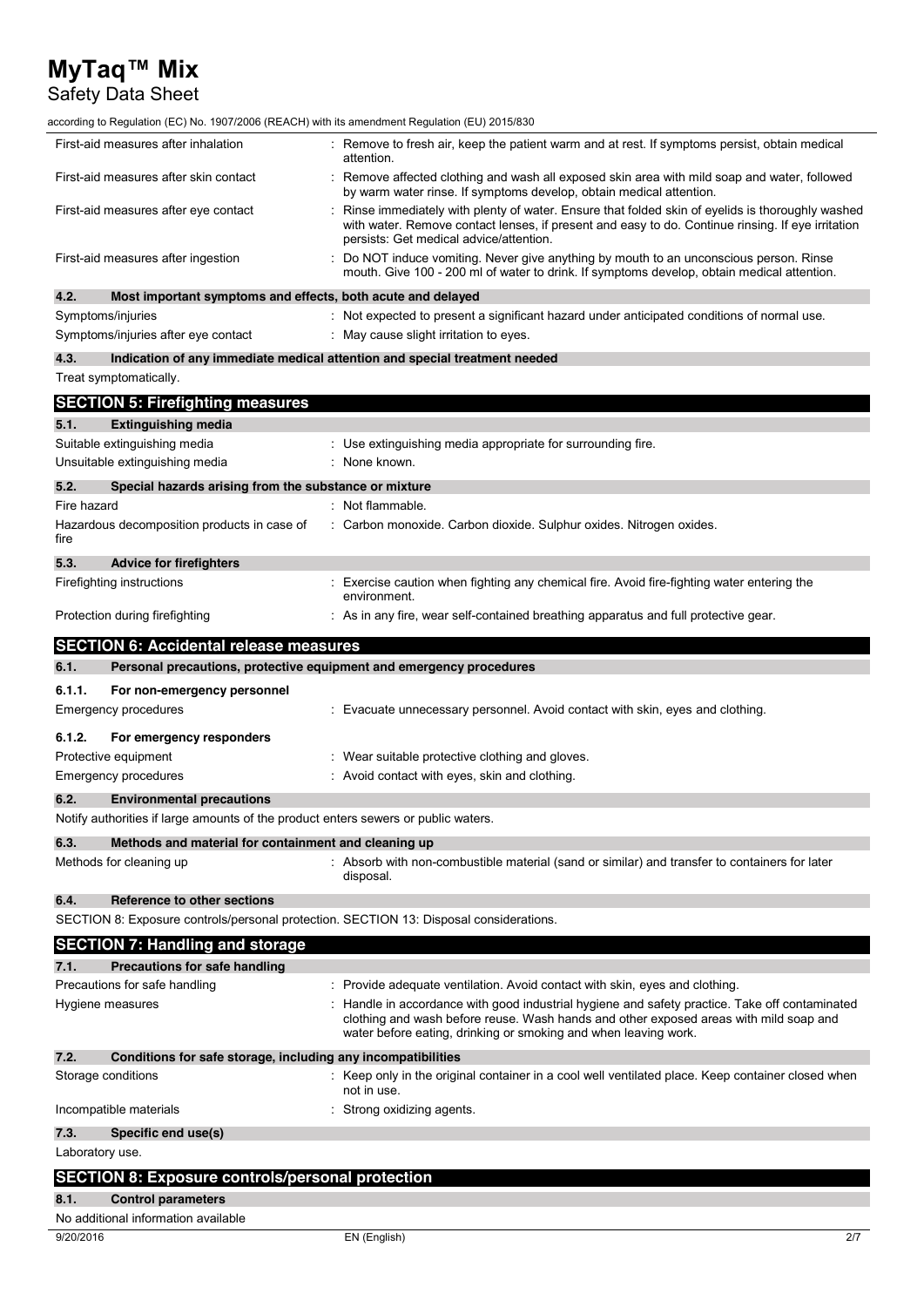Safety Data Sheet

according to Regulation (EC) No. 1907/2006 (REACH) with its amendment Regulation (EU) 2015/830

#### **8.2. Exposure controls**

#### **Appropriate engineering controls:**

Provide adequate ventilation.

#### **Personal protective equipment:**

Avoid all unnecessary exposure.

#### **Hand protection:**

Wear protective gloves. Standard EN 374 - Protective gloves against chemicals. The exact breakthrough time has to be found out by the manufacturer of the protective gloves and has to be observed. Gloves should be removed and replaced if there are any signs of degradation or breakthrough

#### **Eye protection:**

Wear safety glasses with side shields. Standard EN 166 - Personal eye-protection

#### **Skin and body protection:**

Long sleeved protective clothing

#### **Respiratory protection:**

Not required for normal conditions of use

#### **Thermal hazard protection:**

Not required for normal conditions of use.

#### **Other information:**

Do not eat, drink or smoke during use. Handle in accordance with good industrial hygiene and safety procedures.

## **SECTION 9: Physical and chemical properties**

| 9.1.<br>Information on basic physical and chemical properties |                         |
|---------------------------------------------------------------|-------------------------|
| Physical state                                                | : Liquid                |
| Colour                                                        | Colourless.             |
| Odour                                                         | Odourless.              |
| Odour threshold                                               | No data available       |
| рH                                                            | No data available       |
| Relative evaporation rate (butylacetate=1)                    | No data available       |
| Melting point                                                 | No data available       |
| Freezing point                                                | No data available       |
| Boiling point                                                 | Not applicable.         |
| Flash point                                                   | No data available       |
| Auto-ignition temperature                                     | No data available       |
| Decomposition temperature                                     | No data available       |
| Flammability (solid, gas)                                     | Not applicable          |
| Vapour pressure                                               | No data available       |
| Relative vapour density at 20 °C                              | No data available       |
| Relative density                                              | $\approx$ 1 (Water = 1) |
| Solubility                                                    | Water: Miscible         |
| Log Pow                                                       | No data available       |
| Viscosity, kinematic                                          | No data available       |
| Viscosity, dynamic                                            | No data available       |
| <b>Explosive properties</b>                                   | Not explosive.          |
| Oxidising properties                                          | No data available       |
| <b>Explosive limits</b>                                       | No data available       |
| 9.2.<br><b>Other information</b>                              |                         |
| No additional information available                           |                         |
|                                                               |                         |

### **SECTION 10: Stability and reactivity**

#### **10.1. Reactivity**

Stable under normal conditions.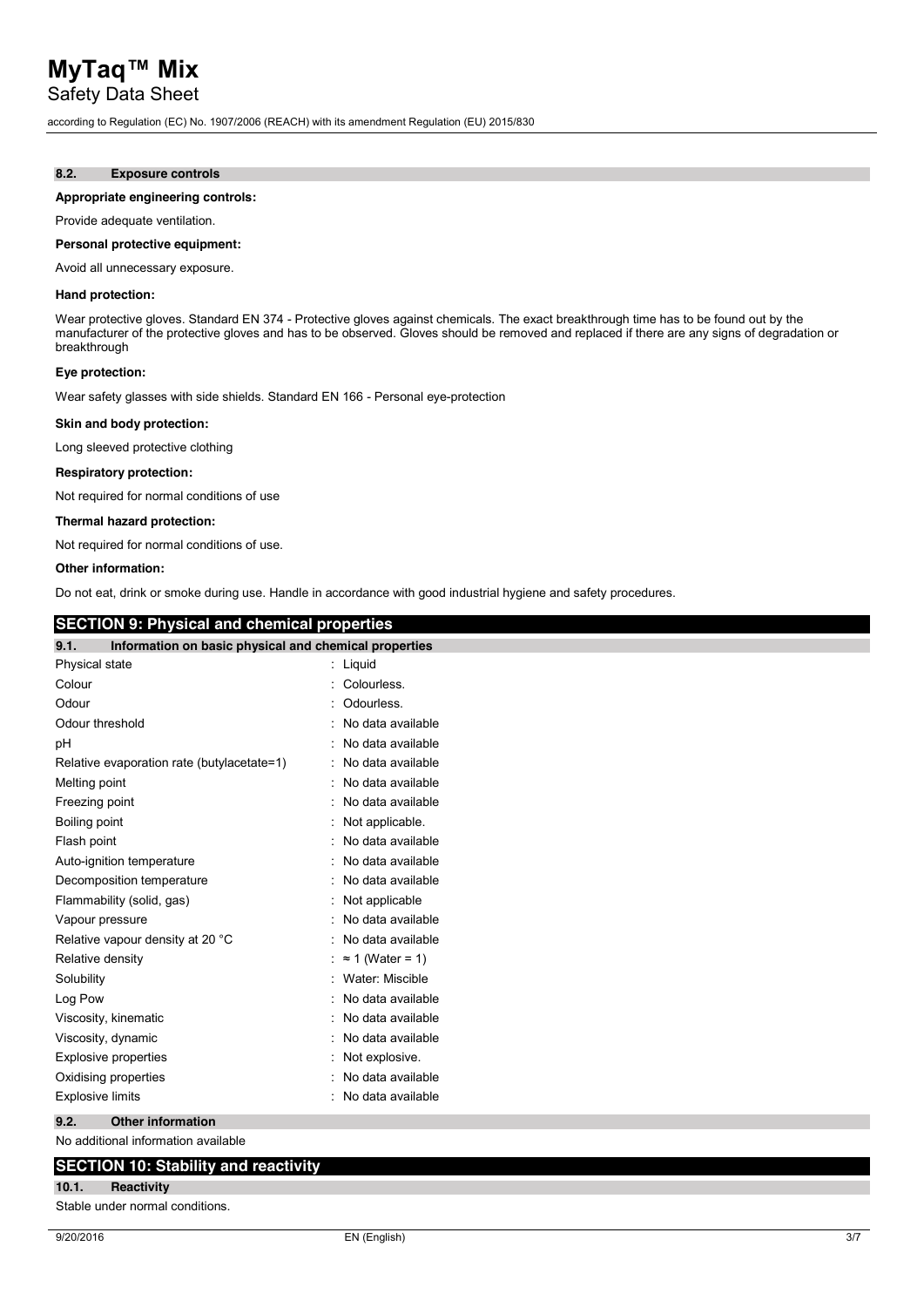## Safety Data Sheet

according to Regulation (EC) No. 1907/2006 (REACH) with its amendment Regulation (EU) 2015/830

#### **10.2. Chemical stability**

Stable under normal conditions.

#### **10.3. Possibility of hazardous reactions**

None known.

#### **10.4. Conditions to avoid**

Extremely high or low temperatures.

#### **10.5. Incompatible materials**

Strong oxidizing agents.

#### **10.6. Hazardous decomposition products**

Carbon monoxide. Carbon dioxide. Sulphur oxides. Nitrogen oxides.

## **SECTION 11: Toxicological information**

| 11.1.<br>Information on toxicological effects          |                                                                                          |
|--------------------------------------------------------|------------------------------------------------------------------------------------------|
| Acute toxicity                                         | Not classified                                                                           |
| Additional information                                 | Based on available data, the classification criteria are not met                         |
| Skin corrosion/irritation                              | Not classified                                                                           |
| Additional information                                 | Based on available data, the classification criteria are not met                         |
| Serious eye damage/irritation                          | Not classified                                                                           |
| Additional information                                 | Based on available data, the classification criteria are not met                         |
| Respiratory or skin sensitisation                      | Not classified                                                                           |
| Additional information                                 | Based on available data, the classification criteria are not met                         |
| Germ cell mutagenicity                                 | Not classified                                                                           |
|                                                        | Based on available data, the classification criteria are not met                         |
| Carcinogenicity                                        | Not classified                                                                           |
| Additional information                                 | Based on available data, the classification criteria are not met                         |
| Reproductive toxicity                                  | Not classified                                                                           |
| Additional information                                 | Based on available data, the classification criteria are not met                         |
| Specific target organ toxicity (single exposure)       | : Not classified                                                                         |
| Additional information                                 | Based on available data, the classification criteria are not met                         |
| Specific target organ toxicity (repeated<br>exposure)  | Not classified                                                                           |
| Additional information                                 | Based on available data, the classification criteria are not met                         |
| Aspiration hazard                                      | Not classified                                                                           |
| Additional information                                 | Based on available data, the classification criteria are not met                         |
| Potential adverse human health effects and<br>symptoms | Not expected to present a significant hazard under anticipated conditions of normal use. |

|                                                                                       | <b>SECTION 12: Ecological information</b> |                      |  |  |
|---------------------------------------------------------------------------------------|-------------------------------------------|----------------------|--|--|
| 12.1.                                                                                 | <b>Toxicity</b>                           |                      |  |  |
| Ecology - water                                                                       | ٠                                         | Not classified.      |  |  |
| 12.2.                                                                                 | <b>Persistence and degradability</b>      |                      |  |  |
| No additional information available                                                   |                                           |                      |  |  |
| 12.3.                                                                                 | <b>Bioaccumulative potential</b>          |                      |  |  |
| No additional information available                                                   |                                           |                      |  |  |
| 12.4.                                                                                 | <b>Mobility in soil</b>                   |                      |  |  |
| MyTaq™ Mix                                                                            |                                           |                      |  |  |
| Ecology - soil                                                                        |                                           | Miscible with water. |  |  |
| 12.5.                                                                                 | <b>Results of PBT and vPvB assessment</b> |                      |  |  |
| MyTaq™ Mix                                                                            |                                           |                      |  |  |
| This substance/mixture does not meet the PBT criteria of REACH regulation, annex XIII |                                           |                      |  |  |

This substance/mixture does not meet the vPvB criteria of REACH regulation, annex XIII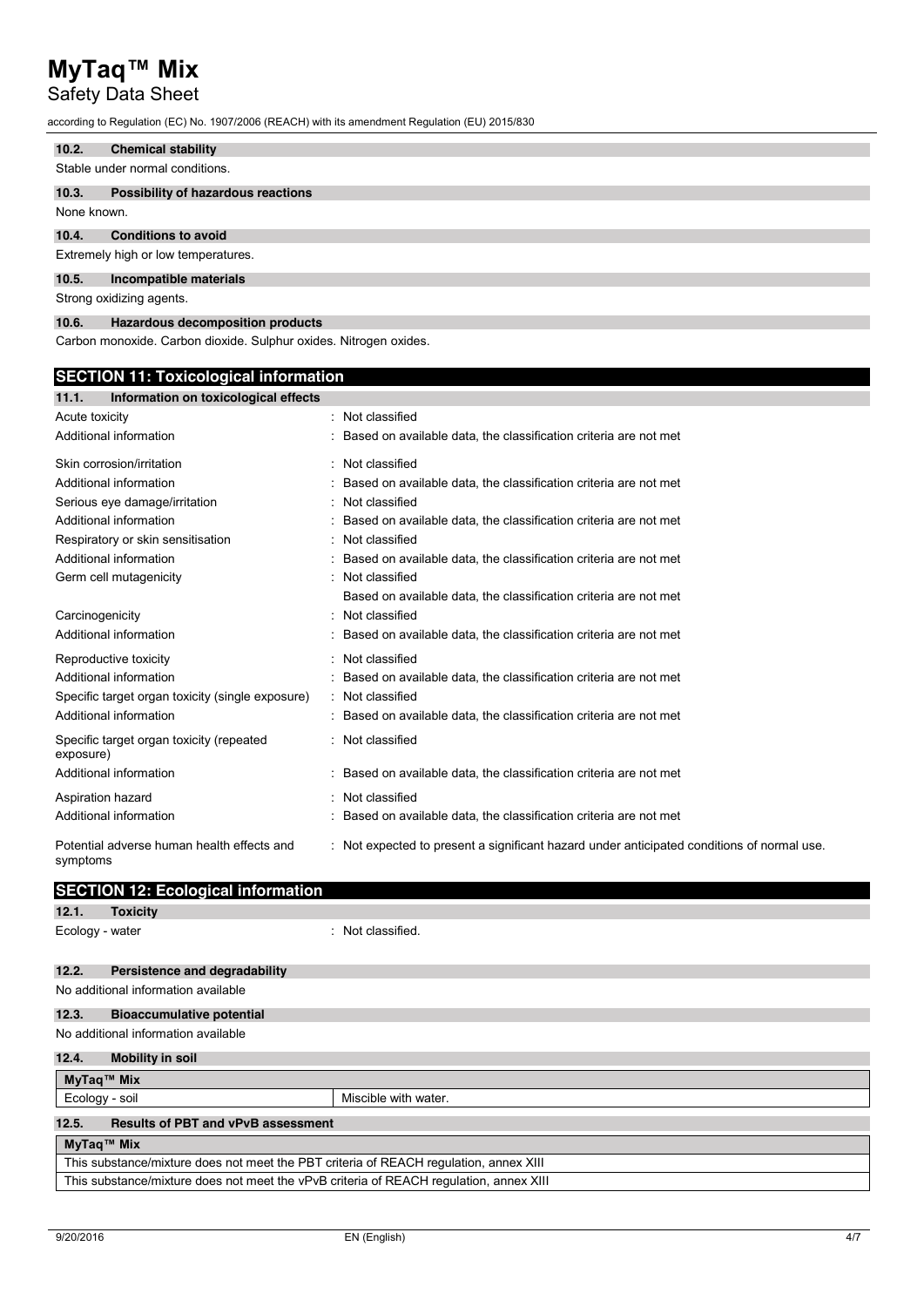# Safety Data Sheet

according to Regulation (EC) No. 1907/2006 (REACH) with its amendment Regulation (EU) 2015/830

| 12.6.<br>Other adverse effects                   |                                                                                                                                                                             |
|--------------------------------------------------|-----------------------------------------------------------------------------------------------------------------------------------------------------------------------------|
| No additional information available              |                                                                                                                                                                             |
| <b>SECTION 13: Disposal considerations</b>       |                                                                                                                                                                             |
| 13.1.<br><b>Waste treatment methods</b>          |                                                                                                                                                                             |
| Waste disposal recommendations                   | : Dispose in a safe manner in accordance with local/national regulations. Empty containers<br>should be taken to an approved waste handling site for recycling or disposal. |
| <b>SECTION 14: Transport information</b>         |                                                                                                                                                                             |
| In accordance with ADR / RID / IMDG / IATA / ADN |                                                                                                                                                                             |
| 14.1.<br><b>UN number</b>                        |                                                                                                                                                                             |
| UN-No. (ADR)                                     | : Not regulated                                                                                                                                                             |
| UN-No. (IMDG)                                    | Not regulated                                                                                                                                                               |
| UN-No. (IATA)                                    | Not regulated                                                                                                                                                               |
| UN-No. (ADN)                                     | Not regulated                                                                                                                                                               |
| UN-No. (RID)                                     | : Not regulated                                                                                                                                                             |
| 14.2.<br>UN proper shipping name                 |                                                                                                                                                                             |
| Proper Shipping Name                             | : Not regulated                                                                                                                                                             |
| Proper Shipping Name (IMDG)                      | Not regulated                                                                                                                                                               |
| Proper Shipping Name (IATA)                      | Not regulated                                                                                                                                                               |
| Proper Shipping Name (ADN)                       | Not regulated                                                                                                                                                               |
| Proper Shipping Name (RID)                       | : Not regulated                                                                                                                                                             |
| 14.3.<br>Transport hazard class(es)              |                                                                                                                                                                             |
| <b>ADR</b>                                       |                                                                                                                                                                             |
| Transport hazard class(es) (ADR)                 | : Not regulated                                                                                                                                                             |
|                                                  |                                                                                                                                                                             |
| <b>IMDG</b>                                      |                                                                                                                                                                             |
| Transport hazard class(es) (IMDG)                | : Not regulated                                                                                                                                                             |
|                                                  |                                                                                                                                                                             |
| <b>IATA</b>                                      |                                                                                                                                                                             |
| Transport hazard class(es) (IATA)                | : Not regulated                                                                                                                                                             |
|                                                  |                                                                                                                                                                             |
| ADN                                              |                                                                                                                                                                             |
| Transport hazard class(es) (ADN)                 | : Not regulated                                                                                                                                                             |
|                                                  |                                                                                                                                                                             |
| RID                                              |                                                                                                                                                                             |
| Transport hazard class(es) (RID)                 | : Not regulated                                                                                                                                                             |
| 14.4.<br>Packing group                           |                                                                                                                                                                             |
| Packing group                                    | : Not regulated                                                                                                                                                             |
| Packing group (IMDG)                             | Not regulated                                                                                                                                                               |
| Packing group (IATA)                             | Not regulated                                                                                                                                                               |
| Packing group (ADN)                              | Not regulated                                                                                                                                                               |
| Packing group (RID)                              | : Not regulated                                                                                                                                                             |
| 14.5.<br><b>Environmental hazards</b>            |                                                                                                                                                                             |
| Dangerous for the environment                    | : No                                                                                                                                                                        |
| Marine pollutant                                 | : No                                                                                                                                                                        |
| Other information                                | : No supplementary information available                                                                                                                                    |
| 14.6.<br>Special precautions for user            |                                                                                                                                                                             |
| - Overland transport                             |                                                                                                                                                                             |
| Not regulated                                    |                                                                                                                                                                             |
|                                                  |                                                                                                                                                                             |
| - Transport by sea                               |                                                                                                                                                                             |
| Not regulated                                    |                                                                                                                                                                             |
| - Air transport                                  |                                                                                                                                                                             |
| Not regulated                                    |                                                                                                                                                                             |
| 9/20/2016                                        | EN (English)<br>5/7                                                                                                                                                         |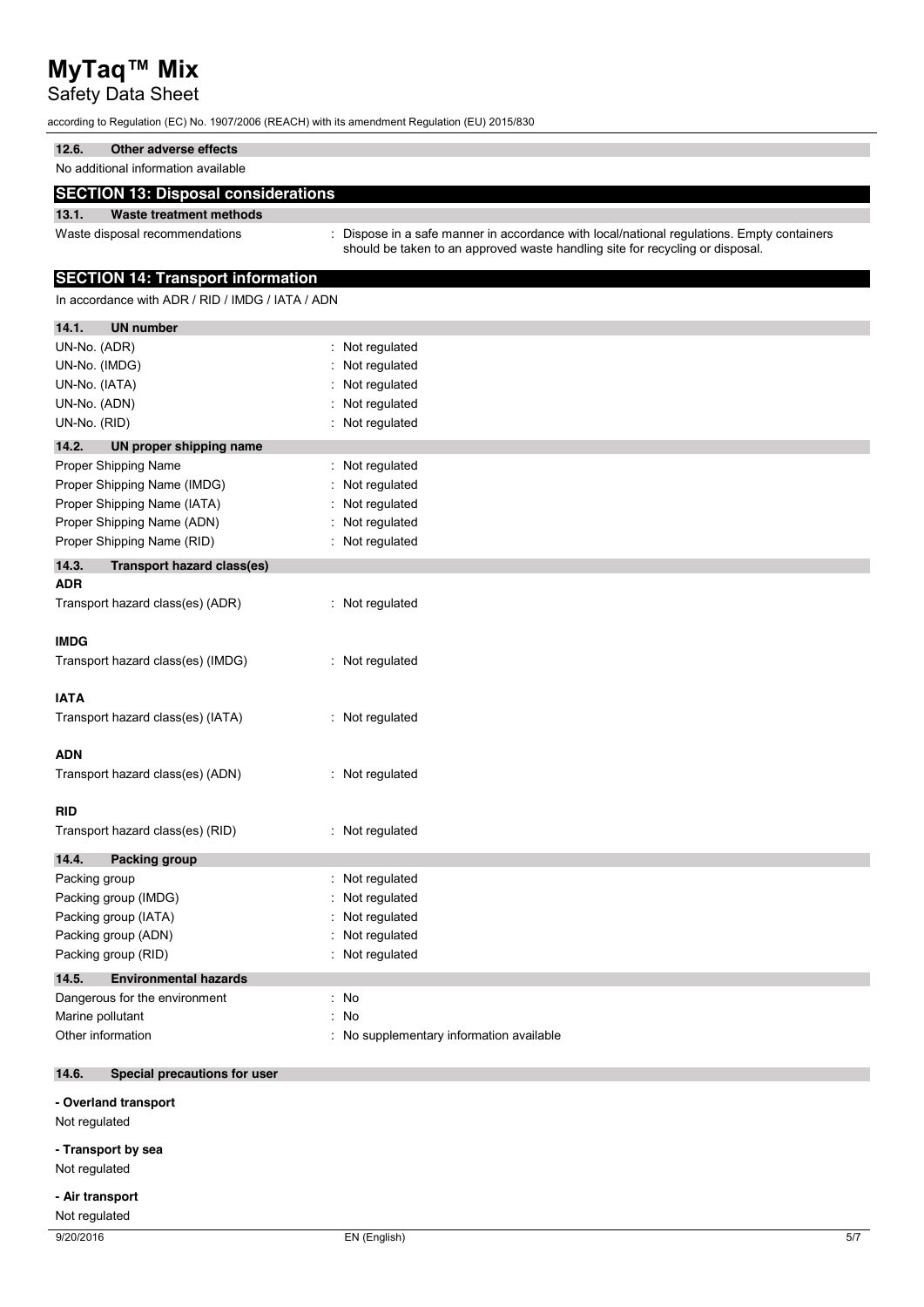## Safety Data Sheet

according to Regulation (EC) No. 1907/2006 (REACH) with its amendment Regulation (EU) 2015/830

#### **- Inland waterway transport**

Not regulated

#### **- Rail transport**

Not regulated

**14.7. Transport in bulk according to Annex II of MARPOL and the IBC Code**

Not applicable

## **SECTION 15: Regulatory information**

**15.1. Safety, health and environmental regulations/legislation specific for the substance or mixture**

### **15.1.1. EU-Regulations**

Contains no REACH substances with Annex XVII restrictions Contains no substance on the REACH candidate list Contains no REACH Annex XIV substances

# **15.1.2. National regulations**

No additional information available

#### **15.2. Chemical safety assessment**

No chemical safety assessment has been carried out

### **SECTION 16: Other information**

| Abbreviations and acronyms: |                                                                                                                                                                                                                                                                                          |
|-----------------------------|------------------------------------------------------------------------------------------------------------------------------------------------------------------------------------------------------------------------------------------------------------------------------------------|
|                             | ADR (Accord européen relatif au transport international des marchandises Dangereuses par Route)                                                                                                                                                                                          |
|                             | ATE (Acute Toxicity Estimate)                                                                                                                                                                                                                                                            |
|                             | CAS (Chemical Abstracts Service) number                                                                                                                                                                                                                                                  |
|                             | CLP (Classification, Labeling and Packaging)                                                                                                                                                                                                                                             |
|                             | DNEL (Derived No effect Limit)                                                                                                                                                                                                                                                           |
|                             | EC (European Community)                                                                                                                                                                                                                                                                  |
|                             | EC50 (Effective Concentration 50%)                                                                                                                                                                                                                                                       |
|                             | EN (European Norm)                                                                                                                                                                                                                                                                       |
|                             | IARC (International Agency for Research on Cancer)                                                                                                                                                                                                                                       |
|                             | IATA (International Air Transport Association)                                                                                                                                                                                                                                           |
|                             | IBC (Intermediate Bulk Container)                                                                                                                                                                                                                                                        |
|                             | IMDG (International Maritime Dangerous Goods Code)                                                                                                                                                                                                                                       |
|                             | IMO (International Maritime Organisation)                                                                                                                                                                                                                                                |
|                             | LC50 (Lethal Concentration 50%)                                                                                                                                                                                                                                                          |
|                             | LD50 (Lethal Dose 50%)                                                                                                                                                                                                                                                                   |
|                             | MAC (Maximal Allowed Concentration)                                                                                                                                                                                                                                                      |
|                             | O/W (Oil-in-Water (chemistry))                                                                                                                                                                                                                                                           |
|                             | OECD (Organisation for Economic Co-operation and Development)                                                                                                                                                                                                                            |
|                             | PBT (Persistent, bioaccumulative and toxic)                                                                                                                                                                                                                                              |
|                             | PMcc (Pensky-Martens Closed Cup test)                                                                                                                                                                                                                                                    |
|                             | PNEC (predicted no effect concentration)                                                                                                                                                                                                                                                 |
|                             | REACH (Registration, Evaluation and Authorisation of CHemicals)                                                                                                                                                                                                                          |
|                             | RID (Règlement concernant le transport international ferroviaire de marchandises)                                                                                                                                                                                                        |
|                             | STEL (Short Term Exposure Limit)                                                                                                                                                                                                                                                         |
|                             | TWA (Time Weighted Average)                                                                                                                                                                                                                                                              |
|                             | UNxxxx (Number assigned by the United Nations Committee of Experts on the Transport of Dangerous Goods)                                                                                                                                                                                  |
|                             | vPvB (very persistent and very bioaccumulative)                                                                                                                                                                                                                                          |
| Data sources                | : REGULATION (EC) No 1272/2008 OF THE EUROPEAN PARLIAMENT AND OF THE<br>COUNCIL of 16 December 2008 on classification, labelling and packaging of substances and<br>mixtures, amending and repealing Directives 67/548/EEC and 1999/45/EC, and amending<br>Regulation (EC) No 1907/2006. |

Other information : None.